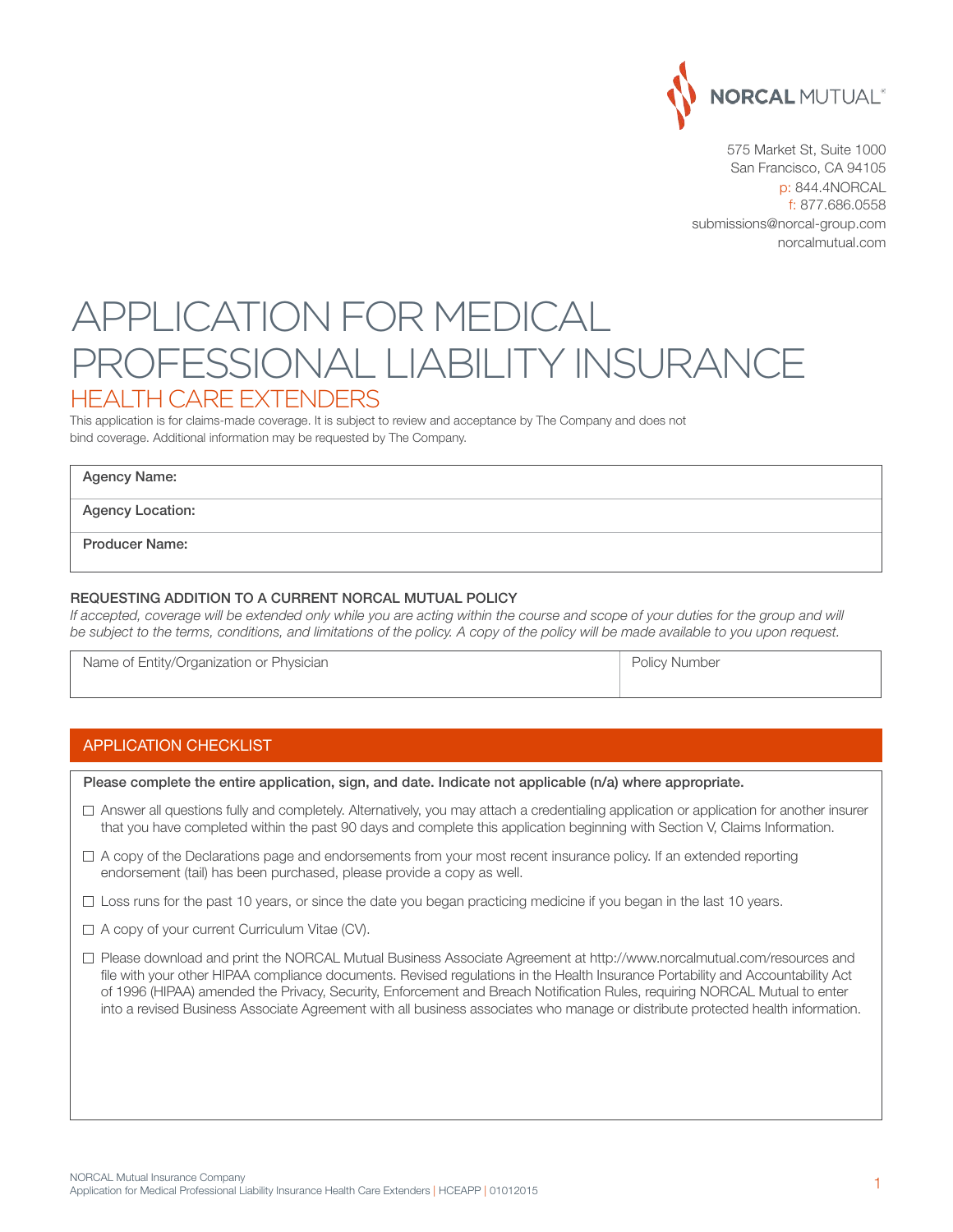# SECTION I: GENERAL INFORMATION

#### GENERAL INFORMATION

| <b>First Name</b>                                    |               | Middle Name |                | Last Name                                 |          |         |                          |
|------------------------------------------------------|---------------|-------------|----------------|-------------------------------------------|----------|---------|--------------------------|
| Date of Birth (mm/dd/yyyy)                           | DEA License # |             | FEIN License # |                                           |          | $\perp$ | $\Box$ Female<br>Male    |
| Name of NORCAL Insured Entity/Organization/Physician |               |             |                | Relationship<br>□ Employee<br>Other:<br>П | $\Box$   |         | Independent Contractor   |
| Primary Office Phone                                 |               | Home Phone  |                | Cell Phone                                |          |         | Fax                      |
| Primary Office Address                               |               | City        |                | <b>State</b>                              | Zip Code |         | $\Box$ Preferred Mailing |
| Home Address                                         |               | City        |                | State                                     | Zip Code |         | $\Box$ Preferred Mailing |
| <b>Billing Address</b>                               |               | City        |                | <b>State</b>                              | Zip Code |         | $\Box$ Preferred Mailing |
| <b>Other Address</b>                                 |               | City        |                | <b>State</b>                              | Zip Code |         | □ Preferred Mailing      |

## Health care Professional License

| <b>State</b> | License # | <b>Expiration Date</b> | % of Practice | <b>Status of License</b>                     |
|--------------|-----------|------------------------|---------------|----------------------------------------------|
|              |           |                        |               | $\Box$ Active $\Box$ Inactive $\Box$ Pending |
|              |           |                        |               | $\Box$ Active $\Box$ Inactive $\Box$ Pending |
|              |           |                        |               | $\Box$ Active $\Box$ Inactive $\Box$ Pending |

## SECTION II: COVERAGE INFORMATION

#### Coverage Desired

Please provide a copy of your current Declarations page from your most recent Insurance Carrier, as well as copies of any extended reporting endorsements (tails) that you may have purchased.

 $\Box$  Claims-made WITHOUT prior acts coverage. Under this option, the retroactive date will be the same as the effective date of coverage. Coverage for claims arising from an act or omission that occurred prior to the effective date of this policy will not be provided.

 $\Box$  Claims-made WITH prior acts coverage. Under this option, the retroactive date will be the same as the retroactive date on your current policy.

| Requested Effective Date<br>(mm/dd/yyyy)            | Retroactive Date<br>(mm/dd/yyyy) | Limit Amount . |  | Limit Type | $\Box$ Shared $\Box$ Separate | Hours<br>(per week)                                                 |  |
|-----------------------------------------------------|----------------------------------|----------------|--|------------|-------------------------------|---------------------------------------------------------------------|--|
| Will you also carry insurance with another company? |                                  |                |  |            |                               | $\Box$ Yes $\Box$ No If yes, please explain in the Remarks Section. |  |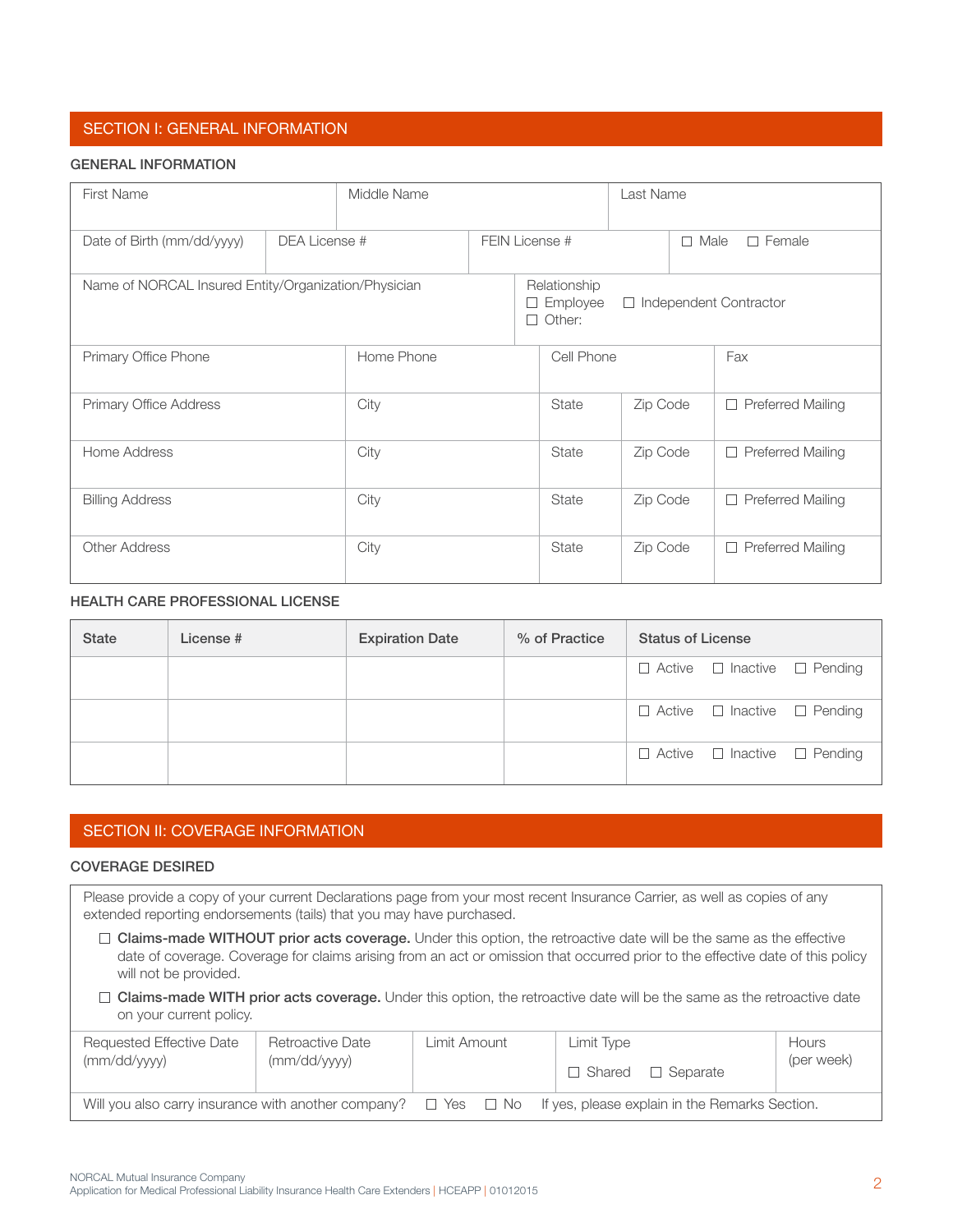#### Coverage History

|                                       | List all previous medical professional liability insurance you have had for the past 5 years, beginning with the most current. |                                                             |                                    |         |                         |
|---------------------------------------|--------------------------------------------------------------------------------------------------------------------------------|-------------------------------------------------------------|------------------------------------|---------|-------------------------|
| <b>Coverage Period</b><br>(mm/dd/yyy) | <b>Insurer</b>                                                                                                                 | Coverage<br>Type                                            | Limit<br>Amount                    | Premium | Tail<br>Purchased       |
| From:                                 |                                                                                                                                | Occurrence<br>$\overline{\phantom{a}}$<br>Claims-made<br>n. | Amount:                            |         | $\Box$ Yes<br>$\Box$ No |
| To:                                   |                                                                                                                                | Retro:                                                      | Shared<br>Separate                 |         |                         |
| From:                                 |                                                                                                                                | Occurrence<br>Claims-made<br>$\overline{\phantom{a}}$       | Amount:                            |         | Yes<br>П<br>$\Box$ No   |
| To:                                   |                                                                                                                                | Retro:                                                      | Shared<br>Separate<br>$\mathbf{I}$ |         |                         |
| From:                                 |                                                                                                                                | Occurrence<br>$\overline{\phantom{a}}$<br>Claims-made<br>п. | Amount:                            |         | Yes<br>П.<br>$\Box$ No  |
| To:                                   |                                                                                                                                | Retro:                                                      | Shared<br>Separate                 |         |                         |

# SECTION III: SPECIALTY AND PRACTICE INFORMATION

#### specialty information

|    | Please indicate your specialty below:                                                                                                                                                     |                                                                    |                                                                          |
|----|-------------------------------------------------------------------------------------------------------------------------------------------------------------------------------------------|--------------------------------------------------------------------|--------------------------------------------------------------------------|
|    | □ Certified Registered Nurse Anesthetist (CRNA)<br>$\Box$ Optometrist<br>$\Box$ Radiology Assistant                                                                                       | $\Box$ Midwife<br>$\Box$ Perfusionist<br>$\Box$ Surgical Assistant | $\Box$ Nurse Practitioner<br>$\Box$ Physician Assistant<br>$\Box$ Other: |
| 2. | Do you perform any procedures other than incisions of boils, cysts, circumcisions (newborns), or other superficial<br>abscesses or suturing minor lacerations? $\square$ Yes $\square$ No |                                                                    |                                                                          |
|    | If yes, please list the procedures:                                                                                                                                                       |                                                                    |                                                                          |
| З. | Do you have a collaborative agreement? $\Box$ Yes $\Box$ No                                                                                                                               | Physician Name:                                                    |                                                                          |
|    | If yes, please attach a copy of the agreement.                                                                                                                                            |                                                                    |                                                                          |

#### Practice Information

| If yes, please describe: |                                |                            |                       |                          |                         |
|--------------------------|--------------------------------|----------------------------|-----------------------|--------------------------|-------------------------|
| <b>Practice Name</b>     | Location<br>(City, State, Zip) | <b>Hours</b><br>(per week) | Start<br>(mm/dd/yyyy) | Complete<br>(mm/dd/yyyy) | Coverage<br>Desired?    |
|                          |                                |                            |                       |                          | $\Box$ Yes<br>$\Box$ No |
|                          |                                |                            |                       |                          | $\Box$ Yes<br>$\Box$ No |
|                          |                                |                            |                       |                          | $\Box$ Yes<br>$\Box$ No |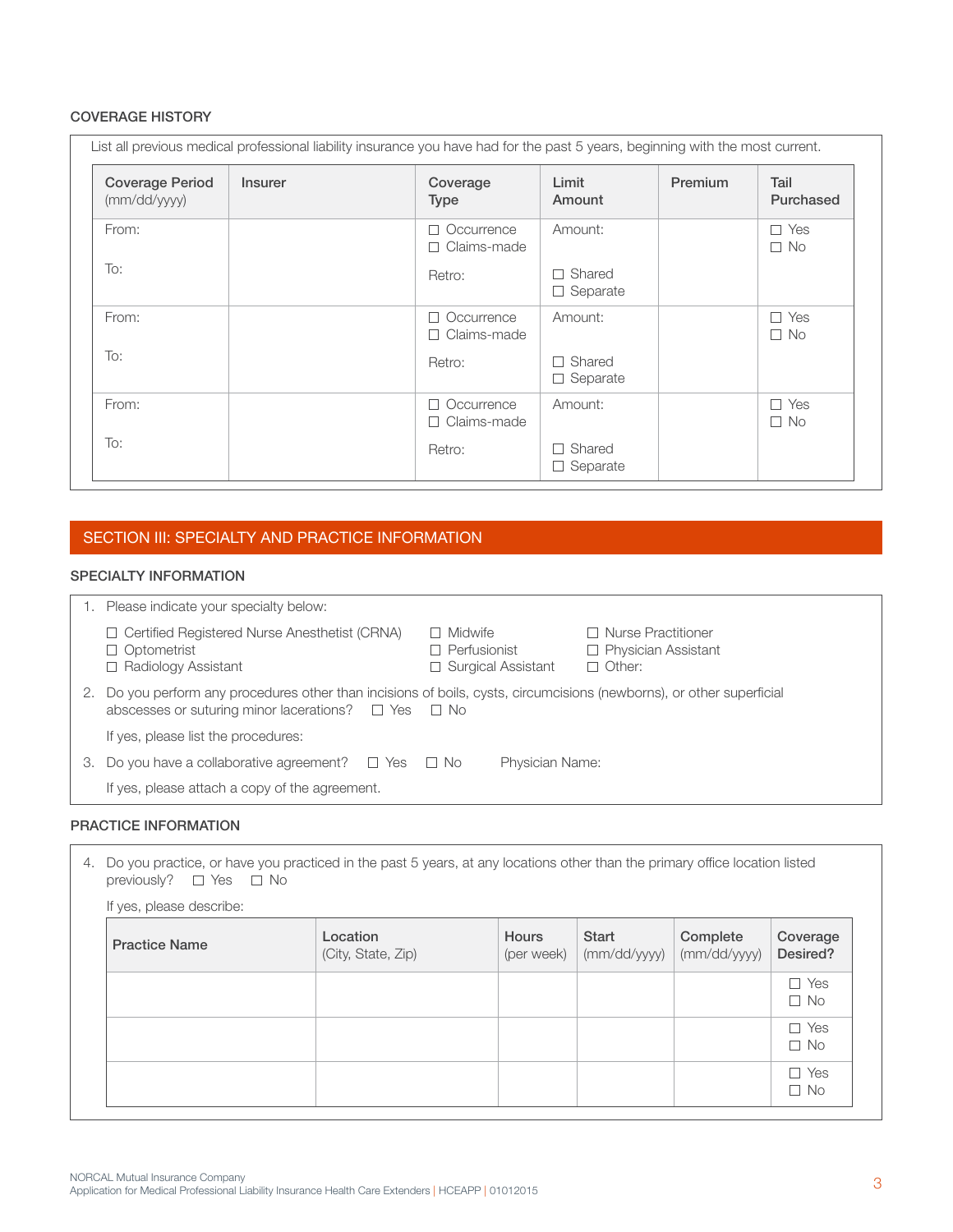|    | 5. Do you or will you work in an operating room? $\square$ Yes $\square$ No                        |                                |                                                  |                                                         |  |  |  |  |
|----|----------------------------------------------------------------------------------------------------|--------------------------------|--------------------------------------------------|---------------------------------------------------------|--|--|--|--|
|    | If yes, in what capacity: $\square$ Observe Only $\square$ Assist $\square$ Other:                 |                                |                                                  |                                                         |  |  |  |  |
|    | 6. Do you or will you work in a labor and delivery room or birthing center ? $\square$ Yes         |                                | $\Box$ No                                        |                                                         |  |  |  |  |
|    | If yes, in what capacity: $\square$ Observe Only $\square$ Assist $\square$ Other:                 |                                |                                                  |                                                         |  |  |  |  |
|    | 7. Have you seen or will you see patients in a nursing home? $\Box$ Yes $\Box$ No<br>Hrs per week: |                                |                                                  |                                                         |  |  |  |  |
|    | If yes, please explain:                                                                            |                                |                                                  |                                                         |  |  |  |  |
|    |                                                                                                    |                                |                                                  |                                                         |  |  |  |  |
| 8. | Do you currently have Hospital Privileges? $\square$ Yes $\square$ No                              |                                |                                                  |                                                         |  |  |  |  |
|    | If yes, please list all locations below.                                                           |                                |                                                  |                                                         |  |  |  |  |
|    | Hospital                                                                                           | Location<br>(City, State, Zip) | Type of<br>Privileges                            | <b>Current Restrictions?</b><br>If yes, please comment* |  |  |  |  |
|    |                                                                                                    |                                | $\Box$ Staff<br>$\Box$ Courtesy<br>$\Box$ Other: | $\Box$ Yes<br>$\Box$ No                                 |  |  |  |  |
|    |                                                                                                    |                                | Staff<br>$\Box$                                  | $\Box$ Yes                                              |  |  |  |  |
|    |                                                                                                    |                                | $\Box$ Courtesy<br>$\Box$ Other:                 | $\Box$ No                                               |  |  |  |  |

\*Comments:

# SECTION IV: EDUCATION AND TRAINING

1. Please describe your medical professional education and training.

Check this box if you have attached a current Curriculum Vitae (CV) and continue with Section V, Claims Information.

|                        | School/Facility | Location | <b>Complete Date</b><br>(mm/dd/yyyy) | Degree/Program |
|------------------------|-----------------|----------|--------------------------------------|----------------|
| Professional<br>School |                 |          |                                      |                |
| Additional<br>Training |                 |          |                                      |                |
| Additional<br>Training |                 |          |                                      |                |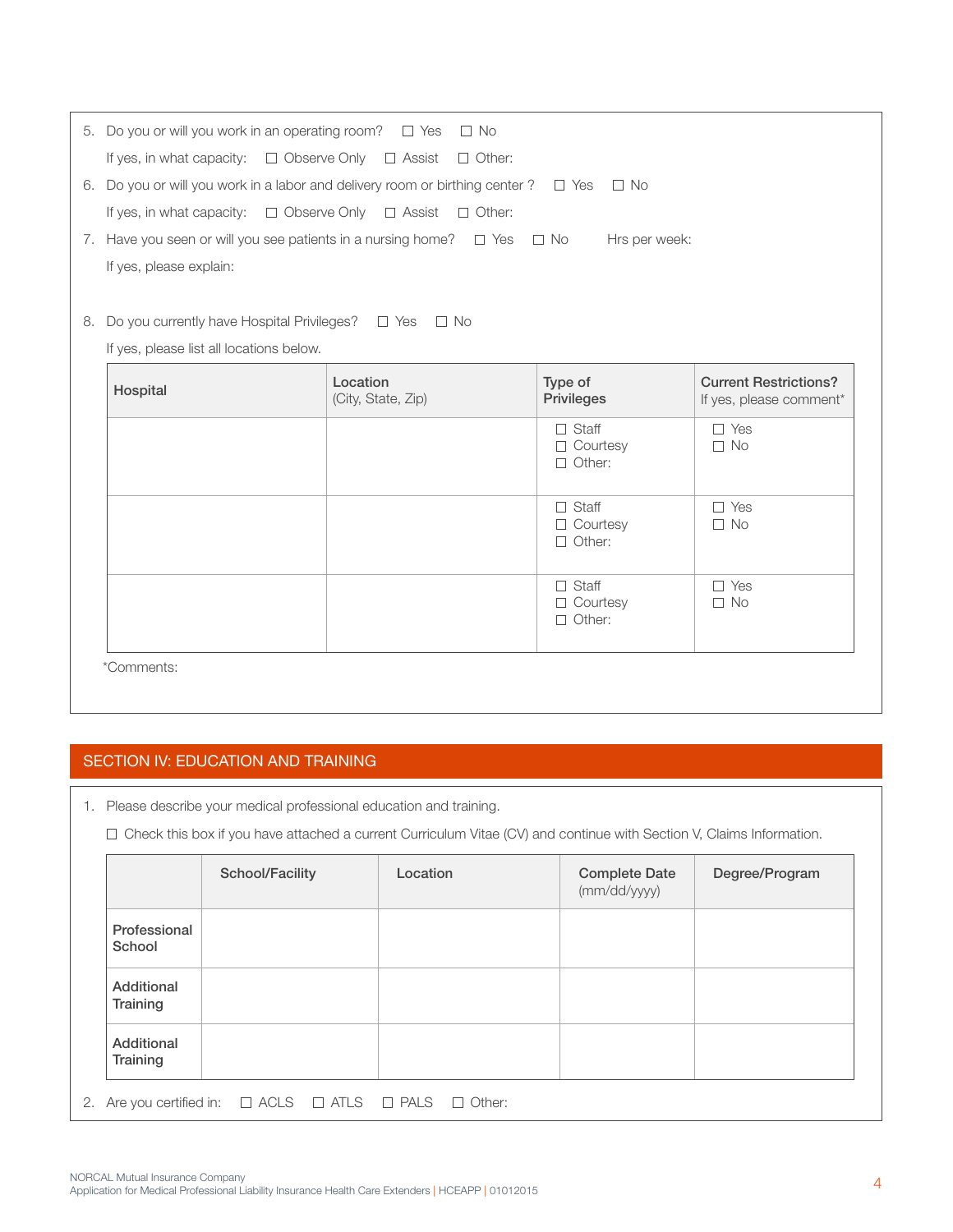## Section V: claims information

| Within the past 10 years, has any claim or suit for alleged malpractice ever been brought against you, or are you aware<br>of circumstances that might reasonably lead to such a claim or suit? $\square$ Yes $\square$ No                          |  |  |  |  |  |  |  |
|-----------------------------------------------------------------------------------------------------------------------------------------------------------------------------------------------------------------------------------------------------|--|--|--|--|--|--|--|
| If yes, complete the following and a claim/suit/incident supplemental form for each claim, suit, or incident and provide loss runs<br>for the past 10 years, or since the date you began practicing medicine if you began within the past 10 years. |  |  |  |  |  |  |  |
| Total Number of Claims and Suits:<br># Open/Reserved:<br># Closed:                                                                                                                                                                                  |  |  |  |  |  |  |  |
| Total Number of Incidents:<br># Closed:<br># Open/Reserved:                                                                                                                                                                                         |  |  |  |  |  |  |  |
| Have you made any changes to your practice as a result of any claims, suits, or incidents? $\Box$<br>Yes<br>⊟ No                                                                                                                                    |  |  |  |  |  |  |  |
| If yes, please explain:                                                                                                                                                                                                                             |  |  |  |  |  |  |  |
|                                                                                                                                                                                                                                                     |  |  |  |  |  |  |  |

#### Section VI: additional information

For each question below that you answer "Yes," please provide a complete explanation in the Remarks Section.

- 1. Has your medical professional liability insurance ever been declined, non-renewed, or cancelled including cancellation for nonpayment of premium? (Not applicable to Missouri applicants)  $\square$  Yes  $\square$  No
- 2. Has your medical professional liability insurance ever been surcharged, reduced, or issued with a deductible or other special terms?  $\Box$  Yes  $\Box$  No
- 3. Have you been charged or convicted of any crime other than minor traffic violations?  $\Box$  Yes  $\Box$  No
- 4. Have you ever had your license to practice as a health care professional or DEA license revoked, limited, refused, suspended, or denied?  $\Box$  Yes  $\Box$  No
- 5. Have your hospital privileges ever been surrendered, limited, or revoked, whether voluntarily or involuntarily?  $\square$  Yes  $\square$  No
- 6. Have your hospital privileges been expanded or reduced in the last 12 months?  $\Box$  Yes  $\Box$  No
- 7. Has your membership in any Professional Association or Society ever been refused, revoked, or limited in any way?  $\Box$  Yes  $\Box$  No
- 8. Have you ever had a complaint filed, been censured, or had a private reprimand with a County or State Medical Society?  $\Box$  Yes  $\Box$  No
- 9. During the past year, have you incurred or become aware of having an illness or physical disability that impairs, or could impair, your ability to practice your medical specialty?  $\square$  Yes  $\square$  No

If yes, a statement from your physician attesting to your fitness to practice your specialty must accompany this application.

10. Have you ever been treated for alcoholism, narcotic addiction, or mental impairment?  $\square$  Yes  $\square$  No

If yes, please provide the details of the rehabilitation program including dates of treatment.

- 11. Have you ever been accused of sexual misconduct?  $\Box$  Yes  $\Box$  No
- 12. Have you ever had any contact of a sexual nature with a patient or former patient?  $\square$  Yes  $\square$  No
- 13. Do you know of any individual who works on your behalf that has a prior history or propensity for sexual misconduct?  $\Box$  Yes  $\Box$  No

14. Have you treated or will you treat celebrities or professional athletes?  $\Box$  Yes  $\Box$  No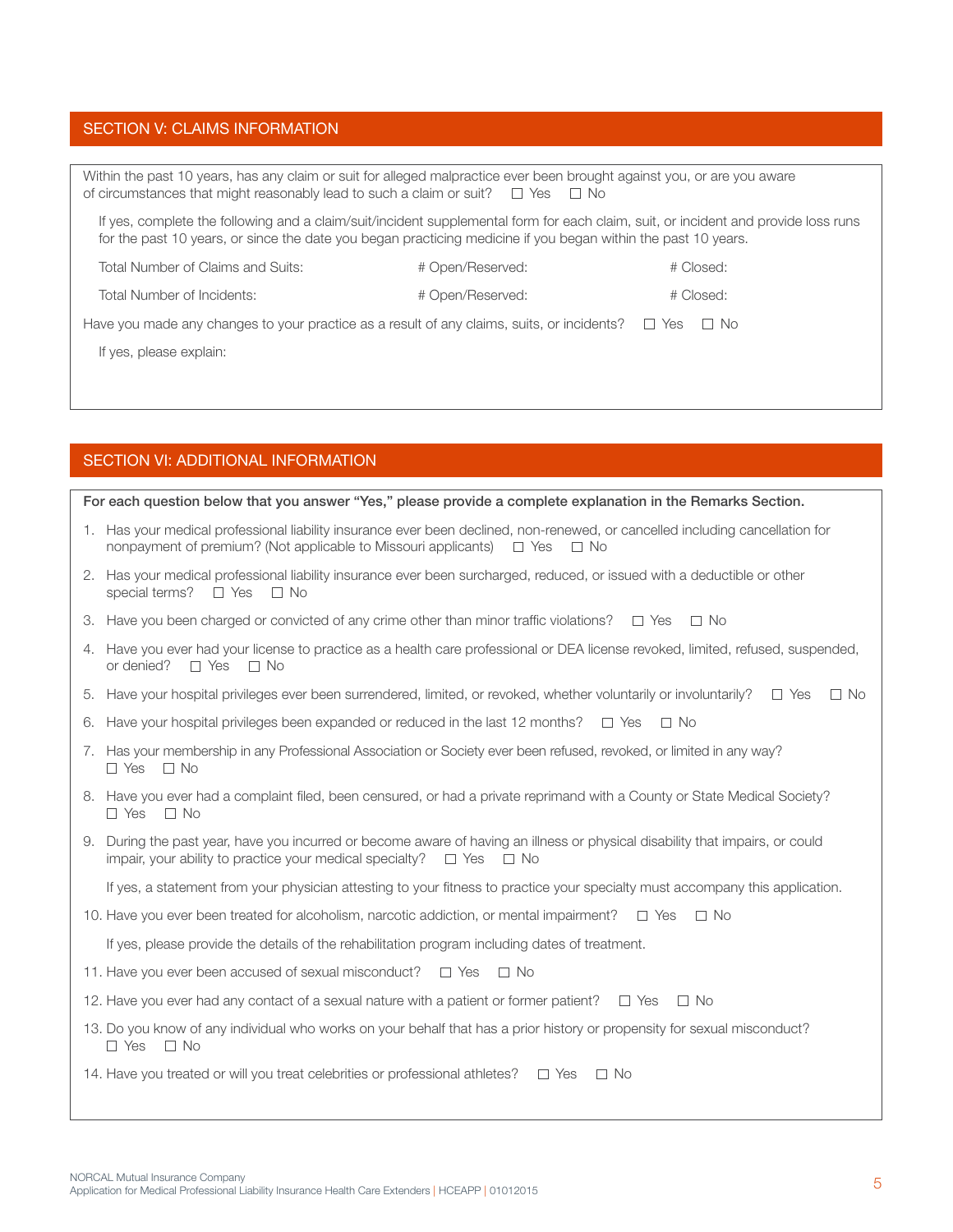| 15. Have you practiced or will you practice at a prison, correctional facility, or other similar facility, or have you provided<br>or will you provide health care services to prisoners or inmates? $\square$ Yes $\square$ No |  |
|---------------------------------------------------------------------------------------------------------------------------------------------------------------------------------------------------------------------------------|--|
| 16. Do you enter into arbitration or similar agreements with your patients? $\square$ Yes $\square$ No                                                                                                                          |  |
| If yes, please attach a copy of the agreement(s).                                                                                                                                                                               |  |
| 17. Do you participate in clinical trials? $\Box$ Yes $\Box$ No                                                                                                                                                                 |  |
| If yes, please complete our clinical trials questionnaire.                                                                                                                                                                      |  |
| 18. Do you use any non-FDA approved devices, drugs, or procedures?<br>□ Yes<br>i i No                                                                                                                                           |  |
|                                                                                                                                                                                                                                 |  |

# REMARKS SECTION

Please provide any additional information/explanations for your application below.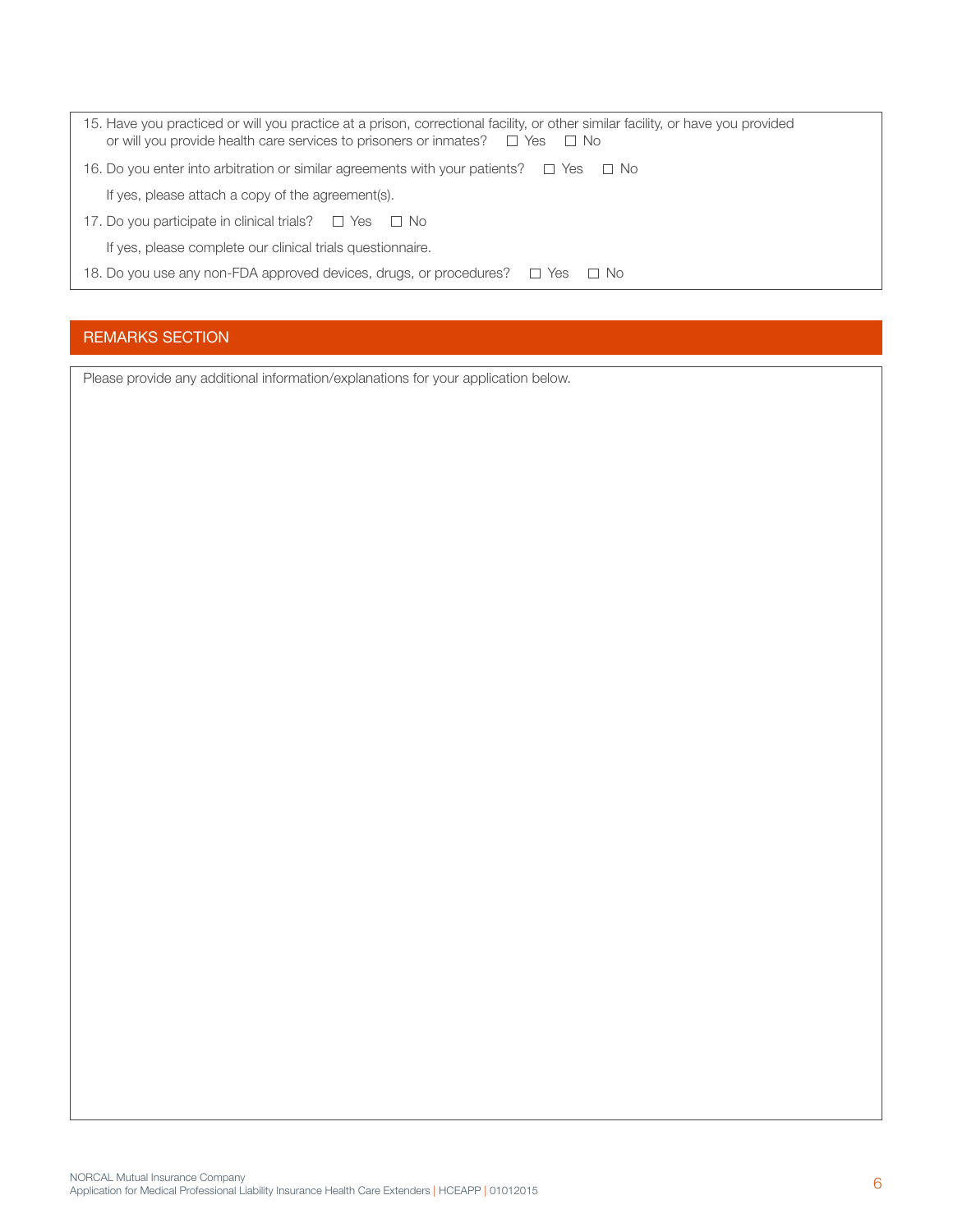## Agreements and Notices

I understand that any claims whose circumstances were known before the effective date of coverage are specifically excluded from coverage under any policy of insurance that may be issued by NORCAL Mutual (The Company).

I understand that the NORCAL Mutual policy requires any disputes arising from it to be submitted to binding arbitration unless specifically prohibited by applicable law.

I understand that, as a condition precedent to approval for coverage, The Company may perform a detailed inquiry and investigation of the applicant's background, competence, and qualifications. I hereby expressly consent to any such inquiry and investigation through the use of any means legally available to The Company and its duly authorized agents and representatives. I further expressly authorize all individuals and entities to whom such legal inquiry is made by The Company and its duly authorized agents and representatives to provide the same with all information within their possession or under their control that pertains to the applicant's background, competence, and qualifications. I expressly release and discharge the aforesaid entities and individuals and their agents and representatives from any and all liability that might otherwise be incurred as a result of acts performed in connection with any inquiry or investigation, as well as in the evaluation of information so received from whatever source.

All information requested in this application is considered material and important. I represent the truth of my statements and information mentioned herein, and that I have not intentionally withheld any information that could influence the judgment of The Company in considering this application for insurance. I understand that any material misrepresentation in this application that The Company relies on to its detriment could void coverage. I understand that this application and any supplemental information supplied by me or on my behalf is incorporated into and made a part of any policy of insurance that may be issued to me by The Company.

I understand that I must notify The Company immediately, in writing, if there are any changes from what I have previously described in any information supplied by me or on my behalf and that The Company may withdraw or modify any outstanding quotations or authorization or agreement to bind insurance.

I understand that this application is subject to acceptance by The Company and does not bind coverage.

Applicant Signature **Date (mm/dd/yyyy)** 

Printed Name Title

*This application is not valid without your complete signature.*